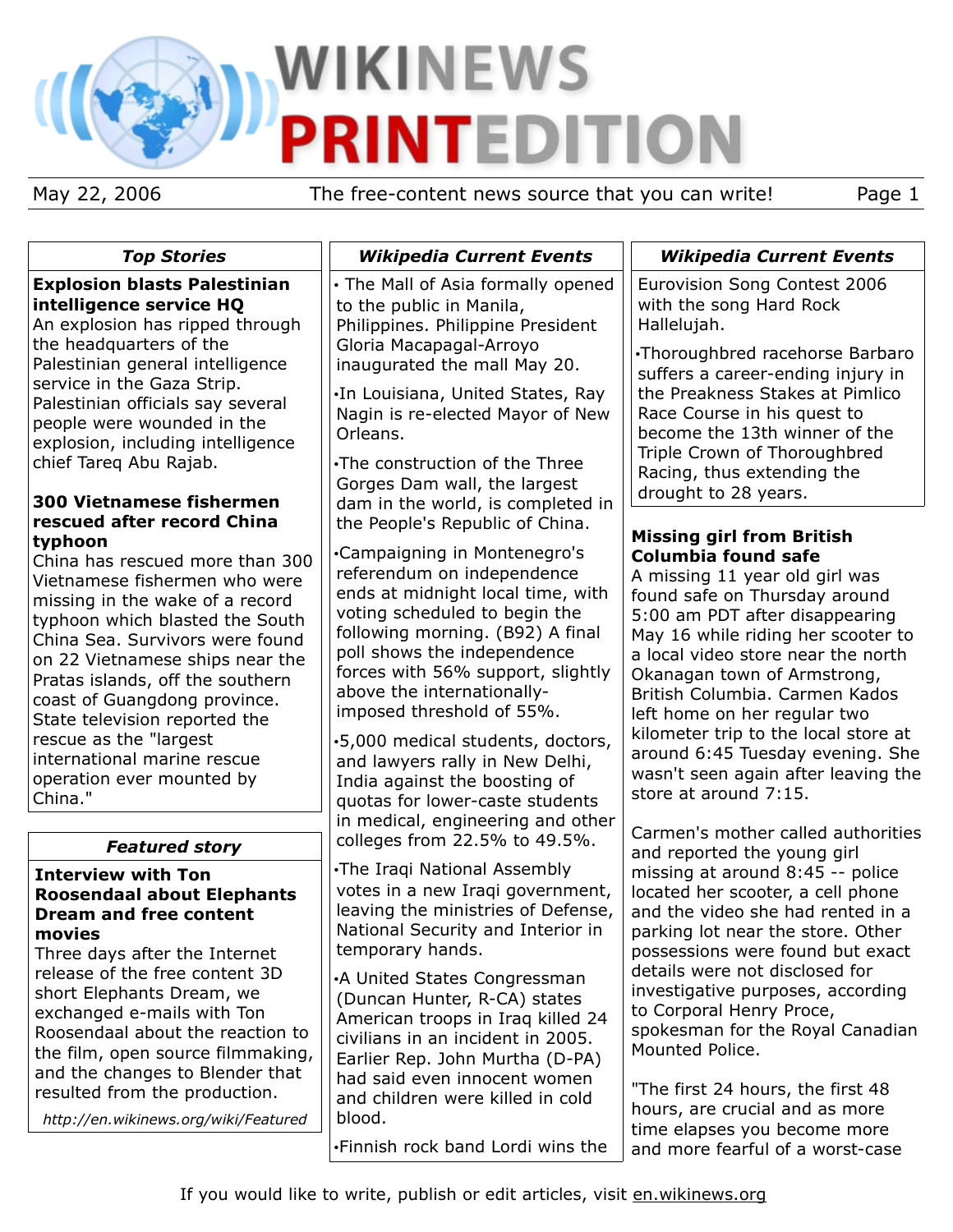scenario," Proce said.

A wide net was cast in hopes of locating Kados -- police and as many as 65 search and rescue volunteers searched the largely rural area, scouring railroad tracks, streams, and parking lots. The girl and her alleged abductor were located separately at around 5:00 a.m. Thursday. The suspect in the abduction was identified as a transient known to police. Police indicate that community involvement, including tips and a description of the abductor, were instrumental in locating the suspect.

Kados was brought to Vernon Jubilee Hospital, and her parents joined her there. Police reported she had been injured, but the injuries were not life threatening. Both Kados and her parents are traumatized by the incident, and spokesman Proce did not expect they would be making a public statement soon.

"I think anybody that's a parent can only begin to imagine how it must feel not to know where your child is," said Proce. "This is a little 11-year-old girl and to not know where she is even for an hour, never mind 36 hours, would be something only a few of us can even imagine."

## **Five dead in Louisiana church shooting**

A lone gunman has shot and killed four people at the Jesus Christ church in Baton Rouge, Louisiana.

The suspect was initially identified as Anthony Bell (25) and was arrested near an apartment block close to the scene. The suspect's wife (whose name has not yet been released) was also shot.

A child who was abducted at the

scene was found unharmed and the suspect's remaining two children were discovered safe at home.

## **Professionals and students continue strike in New Dehli**

New Dehli: Almost 10,000 people marched to Jantar Mantar from Maulana Azad Medical College in an anti-reservation rally on Saturday. Doctors and medical students say they will continue to strike and protest, despite an appeal from the prime minister to call off their agitation.

The striking medicos under the banner of 'Youth for Equality' were joined by students from Delhi University and medical colleges around the capital, parents, lawyers and accountants.

The students and their supporters want total rollback of a proposed quota-hike for OBCs in elite educational institutions, and a review of the present reservation policy. "There are very less seats in the post-graduate streams compared to the undergraduate courses. Hence the reservation move will affect the future of majority students," said student leader Praful Raj.

The students have support from many groups. They were led by the Youth for Equality, an AIIMS initiative, while United Students, a DU and JNU group, IIT alumni, RWAs (under the banner of United Residents Joint Action), Resident Doctors Associations from various government and private hospitals, Chartered Accountant's Association, students from private universities like IP and parents of agitating students also joined in.

Students from medical colleges in Rajasthan, Orissa, Gujarat, Punjab and Karnataka also took part in

the rally. Students and doctors say the government has showed "scant regard to the sentiments of the students", who have been protesting the proposed quotahike for OBCs in elite educational institutions.

The students had appealed to Prime Minister Manmohan Singh to set up a non-political judicial committee to review the existing reservation policy and sought an audience with him to discuss the issue.

## **Controversy over translation of Norwegian national anthem**

A suggestion to translate the national anthem of Norway into Urdu is causing controversy. The Progress Party opposes the idea, saying that people who cannot understand Norwegian could just hum with the Norwegian citizens. For a week there have been huge patriotic rallies in Norway to mark the occasion of Syttende Mai, Norwegian Constitution Day on May 17.

The editor of Utrop, a newspaper for the minorities in Norway, suggested the translation of the national anthem in an editorial in the national paper Vårt Land. Such a translation, he said, would allow immigrants of Pakistani origin to show their love for Norway by singing the Norwegian national anthem. The title of the national anthem is after all "Ja vi elsker (dette landet)" which translates as "Yes, we love (this country)."

"This is integration in reverse," said Per-Willy Amundsen, the Progress Party spokesman on issues dealing with immigration. According to him, "the best gift that the immigrants could give to Norway would be learning the language of their new homeland".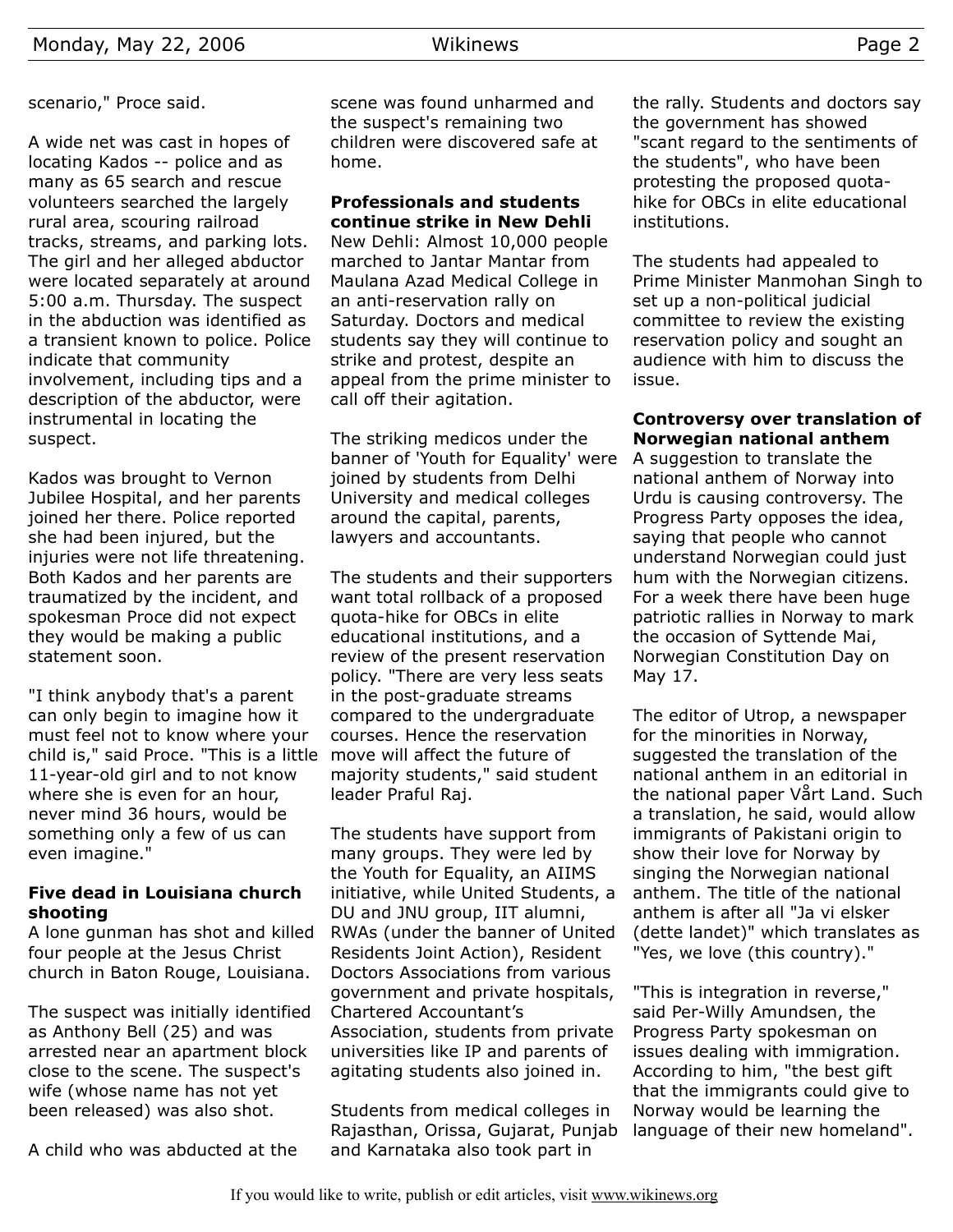## **Iran stands defiant on Uranium** economic sanctions against Iran, **enrichment**

Iran has rejected European Union incentives to give up its Uranium enrichment program. Foreign ministry spokesman Hamid Reza Asefi said that any plan has to acknowledge Iran's legal rights under international law, including Article IV of the Nuclear Non-Proliferation Treaty (NPT).

Wikipedia has one or more articles about Nuclear Non-Proliferation Treaty.

It is believed that Britain, France and Germany, all member states of the EU, are developing incentives for Iran to give up its enrichment programming in an attempt to defuse mutual fears and perceptions of threats by US, Israeli and Iranian governments. The incentives are believed to include a raft of security, trade and technology benefits.

The proposal by the three EU members encourages other nations to support the construction of light water power generation reactors, to set up a nuclear fuel bank and the relaxation of United States trade restrictions to allow Iran to purchase commercial planes built in the US. These incentives are conditional upon Iran renouncing its rights under Article IV of the NPT, i.e. stopping its Uranium enrichment program, and cooperating with the United Nations International Atomic Energy Agency (IAEA) in ways additional to its present cooperation, which at present includes continuous monitoring of many key Iranian nuclear facilities by the IAEA.

If Iran doesn't comply Britain, France and Germany will support the refusal to issue visas to Iranian officials and a freeze on the assets belonging to individuals and corporations with ties to the Iranian regime.

Mr Asefi said he would not comment on the proposal at this stage. He said it would be "hasty to comment on a raw proposal that has been brought up in the media, and still neither officially nor unofficially given to us."

Mr Asefi said that any plan would have to recognise Iran's rights to be considered. "The basis of our work is that the Islamic Republic of Iran's rights must be recognised in any plan," he said.

"We cannot retreat. The proposal should provide ways to secure our rights," he said. "We will not stop enrichment."

Mr. Asefi warned Europe against economic sactions saying that they would harm Europe. "We have broad trade and economic ties with European and non-European countries. These ties can be damaged and this damage will harm European countries even more" he said.

## **Militants target rally in Srinagar**

A meeting organised by the Youth Congress at Srinagar's Sher-e-Kashmir park to mark the 15th death anniversary of the late Prime Minister Rajiv Gandhi has been attacked by terrorists.

Official sources say intense firing and some explosions were reported by eye-witnesses. There were atleast two militants involved in the incident according to Deputy Inspector General of Police Gopal Sharma.

A number of people, including Inspector General of Police, Srinagar, K Rajendra and Deputy Superintendent of Police Faizal Ahmad have been injured in the attack which occured at around 13:59 IST (07:29 UTC). Security forces stated that two of the fidayeen were killed by them. Two civilans and one police officer lost their lives in the cross-fire.

## **'Naked Guy' Andrew Martinez dies**

Andrew Martinez, a former student at the University of California at Berkeley who was better known as "The Naked Guy" in the early 1990s, died on Thursday in an apparent suicide. He was 33.

Guards at the Santa Clara County Jail reportedly found Martinez unconscious in a jail cell, with a plastic bag cinched around his neck, at about 11:19 p.m. Wednesday. Martinez was taken to a local hospital where was pronounced dead early Thursday. He had been incarcerated since January 10 on charges of battery and assault with a deadly weapon.

Martinez is best known for attending his classes in the nude in the fall of 1992. He became an instant celebrity, appearing on national television talk shows where he defended his practice as a form of free speech and a challenge to sexual repression in Western society.

Martinez was eventually expelled from UC Berkeley for violating the school's code of conduct, and Berkeley city officials passed a strict anti-nudity ordinance.

Family and acquaintances report that Martinez had been suffering from undetermined mental illness over the past decade for which he never found comprehensive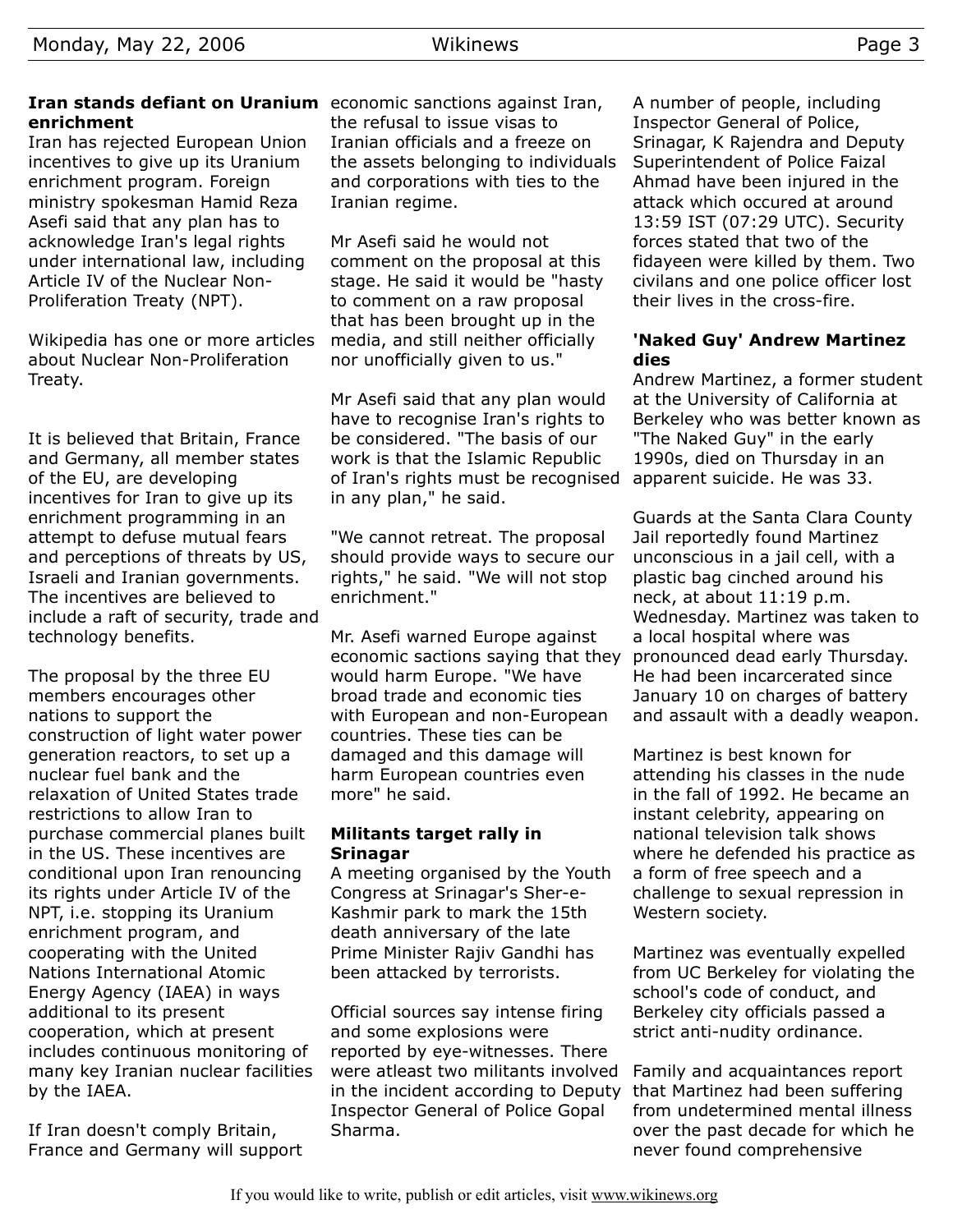treatment, and had been in and out of halfway houses, psychiatric institutions, and jail.

Said close acquaintance Bryan Schwartz, a civil rights lawyer in Washington, D.C., "He was a person with tremendous gifts and charisma who could have been a great asset to our society, but instead I feel like society -- me included -- failed him. It's such a waste."

#### **300 Vietnamese fishermen rescued after record China typhoon**

China has rescued more than 300 Vietnamese fishermen who were missing in the wake of a record typhoon, Chanchu, which blasted the South China Sea.

Survivors were found on 22 Vietnamese ships near the Pratas Islands, off the southern coast of Guangdong province. State television reported the rescue as the "largest international marine rescue operation ever mounted by China."

Eight fishing ships sank 1,000 km east of Vietnam's central city of Danang, while eight remained missing. Rescuers had found 26 bodies and rescued 81 others, the Vietnamese government said in a statement. "However, the number of missing fishermen and the ships remains huge," Prime Minister Phan Van Khai said on state-run Vietnam Television.

On Da Nang coast, relatives of the missing fishermen erected altars with flowers and fruits. Weeping families burnt insence and prayed for loved ones to return.

Typhoon Chanchu was downgraded to a tropical storm on Thursday when it crossed the southern Chinese coast. The storm caused

landslides, flooding and forced around a million people to evacuate. Landslides and collapsing buildings killed 15 people and left four missing in China's Fujian province. Eight more people died in neighboring Guangdong province. Flooding in southern Taiwan swept two women to their deaths.

Chanchu, the most powerful on record to enter the South China Sea in May, left a wake of damage in the region - killing at least 37 people in the Phillipines last weekend.

The typhoon, with winds of up to 170 km per hour, has reportedly killed 23 people in China. Vietnam's Fisheries Ministry had listed more than 400 fishermen as missing from Danang city and the nearby provinces of Quang Nam and Quang Ngai.

#### **Violence escalates in Afghanistan**

Two French special forces troops and a US soldier were among 34 killed in Afghanistan in a violent upsurge in recent days. General Rahmatullah Raufi, military commander for the southern provinces, said the clash erupted when militants ambushed a military convoy.

Fears of a resurgence of the Taliban have been boosted by a sharp rise in violence in the past few weeks, much of it in Helmand province. Around 120 people died in 24 hours last week. Attacks on Friday have claimed another 34 lives. Officials say the fighting was some of the heaviest since the Taliban were ousted by the US-led invasion in 2001.

The French Defence Ministry said two French soldiers were killed on Saturday in a battle with Taliban

forces in Kandahar. France has had 200 special forces officers in south-eastern Afghanistan since 2003. A US soldier was killed and six others wounded after a bloody clash on Friday in Uruzgan province, when a joint patrol encountered Taliban fighters.

The Taliban have stepped up attacks on foreign and government forces recently as NATO increases its peacekeeping force from 9,000 to 16,000 - as they prepare to take over from US forces in the South.

Helmand, the main opium poppygrowing region, has become a major focus of violence. Over the past week there has also been attacks in Zabul province and the western city of Herat. Scattered clashes in the southern provinces in the past four days have killed around 150 people, including Taliban, Afghan police and military personnel and civilians.

#### **Finnish metal band win 51st Eurovision Song Contest**

A "cartoonish" band from Finland has won this year's Eurovision song contest in Athens. "Monsterthemed" rock band Lordi beat 23 other competitors. Lordi scored 292 points from telephone voters in 38 countries with its song "Hard Rock Hallelujah" in a performance that both shocked and amused viewers.

The band, described as "cartoon metalheads", wearing latex monster masks and weilding spark-spewing instruments, beat runner-up Russian "heart throb" Dima Bilan. Bosnia's Hari Mata Hariwas came third. A spokesperson for Lordi said: "We won the contest, looking like this," he said. "It just goes to show that Europe is not such a bad place."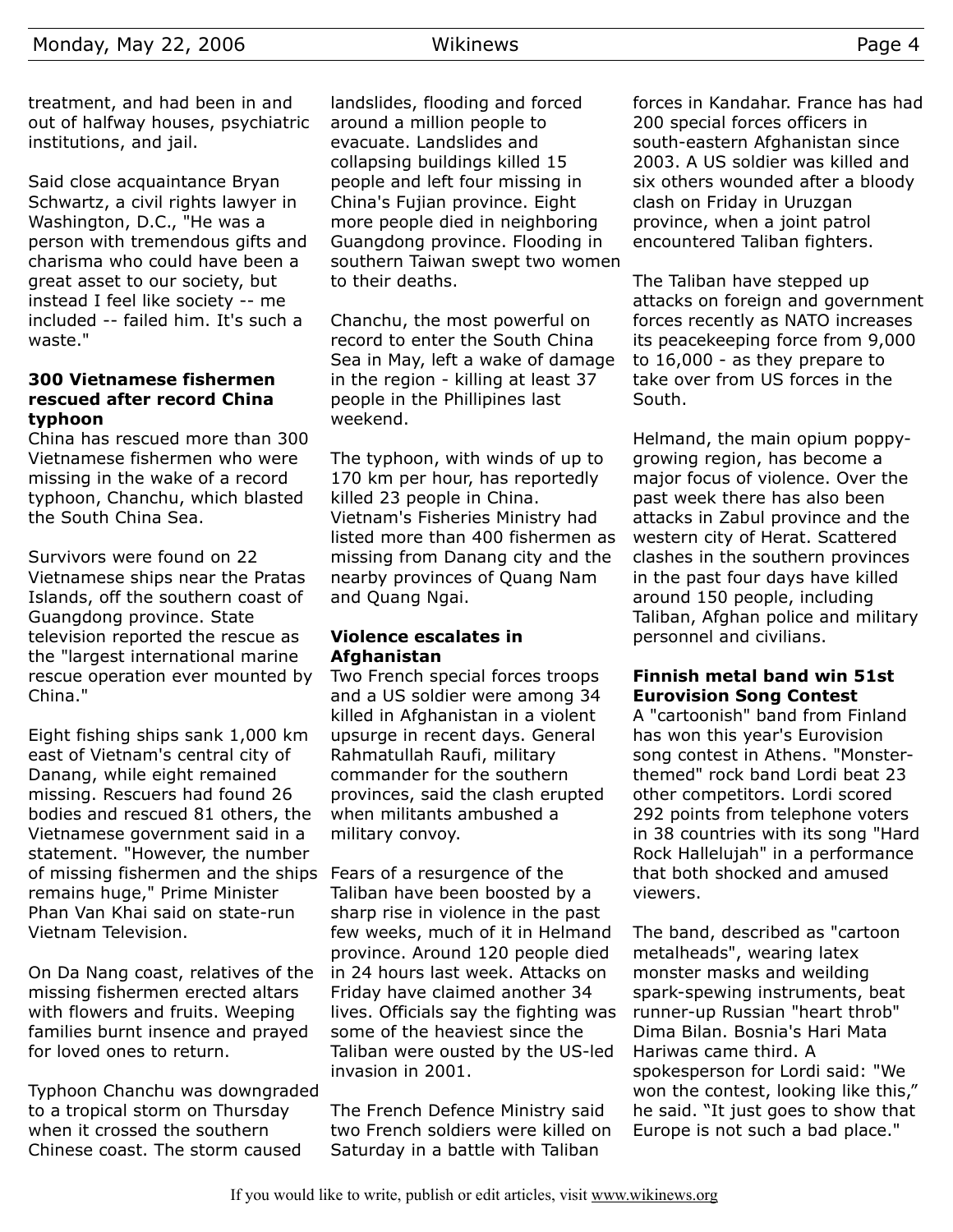The Finnish band thanked viewers for voting for their song, which featured the lead singer hoisting a double-headed axe over his head. The win has been dubbed as a "radical departure" from the catchy pop tunes, folk songs and emotional ballads normally associated with Eurovision.

Complete with distortes guitars, a catchy chorus and "mock-demonic imagery," Lordi is reminiscent of 1970s American band Kiss - an inspiration acknowledged by lead singer Mr Lordi. "What this has shown is that there are different styles of music than just pop and rock," Mr Lordi told news media after the surprise victory. "That should be the goal of Eurovision," he said.

Mr Lordi, whose real name is Tomi Putaansuu, hails from Lapland and says his band's masked personas are just characters. "The guys behind the masks are not interesting - underneath, there's just a boring, normal guy who walks the dogs, goes to the supermarket, watches DVDs and eats candies. You really don't want to see him." he said. But the characters "live on stage and they live in a fantasy world", he said. "This element of mystery is one of the cornerstones of Lordi."

The band has upset many Finns with their outrageous behaviour. "This is a victory for rock music... and also a victory for openmindedness," Mr Lordi said. "For the millionth time, we're not Satanists or devil worshippers. This is entertainment. The masks are like our calling card and we'll never perform without them. It would be like Santa Claus handing a child his gifts and Christmas time and then pulling off his beard..."

The 51st annual Eurovision was broadcast live across Europe, watched by an estimated 100 million viewers. Regarded by many as the "contest good taste forgot," Eurovision is adored by fans of kitsch and camp everywhere.

Lordi join the likes of Abba, Bucks Fizz, Dana and Celine Dion on the elite list of Eurovision winners.

## **Snowy Hydro Scheme to go public**

The New South Wales (NSW) government says small investors will have the first opportunity to buy shares in one of Australia's most unique public assets - the Snowy Hydro Scheme, the sale of which begins officially on Monday, May 22. NSW Finance Minister John Della Bosca denied the sale was incongruent with Labor's stance on privatisation, or that it was a pre-election strategy.

The hydroelectric scheme is jointly owned by the New South Wales, Victorian and federal governments, which have decided to sell their shares by floating the company on the Australian Stock Exchange.

NSW taxpayers hold 58 per cent of the shares in the scheme and the State government stands to make between \$1.5 billion and \$2 billion from the sale. Selling the Snowy Hydro scheme could raise up to \$3 billion for the Victorian, NSW and federal governments.

Mr Della Bosca told the ABC: "We've looked at all sorts of arrangements to raise more capital." He said the sale will secure the future of Snowy Hydro. "Snowy is at a point where it's not responsible for it to go further into debt and the best thing for it, to be able to do, is raise capital on the stock exchange." The Minister

denied the privatisation was a "grab for cash".

Liberal Senator Bill Heffernan is demanding a constitutional referendum to hand control of all rivers to the Commonwealth. He claims the Snowy Hydro sale would damage regional Australia and is being forced by state governments, to prop up their budgets. "I've expressed my extreme distress and disappointment both to the federal and state governments in no uncertain manner," he said. "I think it's a national disgrace and I think we will live to regret it in the future.

Senator Heffernan says he has had trouble trying to raise the issue with his colleague, the Finance Minister Nick Minchin. "There's been no discussions," he said.

NSW irrigators have withdrawn support for the sale after the NSW, Victorian and federal governments agreed to a 10 per cent limit on the number of shares an individual can buy.

Greens MP Slyvia Hale says she believes the Government will attempt to limit the release of documents relating to the sale when Parliament resumes next week. "As with eveything connected with the sale things have been kept very quiet and the Government will continue, I believe, to try and ensure that critical information is withheld from the public," she said.

She says the sale should be suspended while an inquiry takes place.

## **Ray Nagin re-elected New Orleans mayor**

New Orleans Mayor Ray Nagin won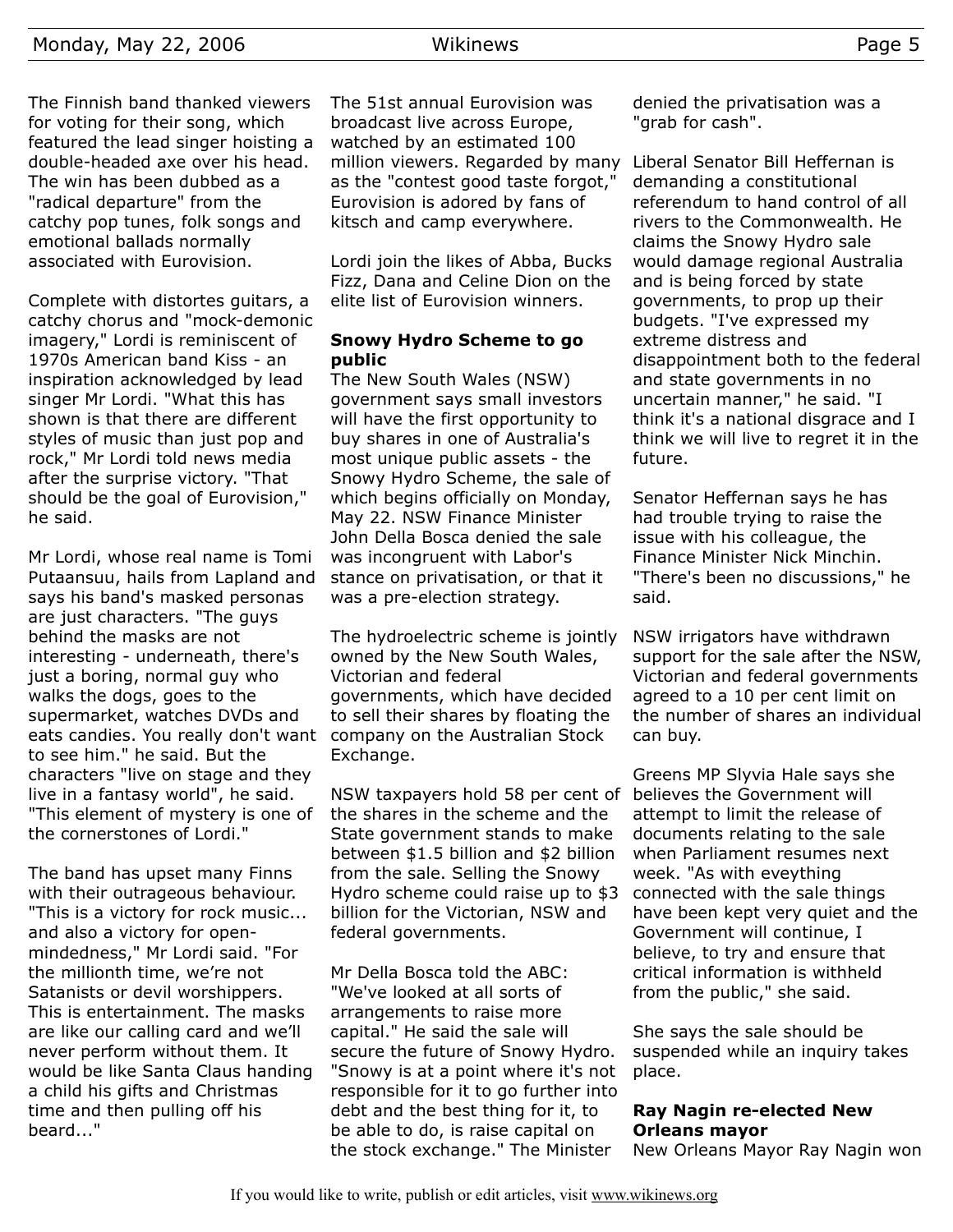re-election Saturday night, successfully weathering a challenge from Louisiana Lieutenant Governor Mitch Landrieu and allowing him to oversee the continued rebuilding of the Louisiana city decimated by Hurricane Katrina.

With all 442 precincts reporting, Nagin won 59,460 votes (52.3%) to Landrieu's 54,131 votes (47.7%). The two candidates had been neck-and-neck in the returns through the night. Early returns with 22% of precincts reporting showed Nagin leading 51% to 49%, while a later update with 48% of precincts showed Landrieu with the lead with the same margin.

Nagin first won the office in 2002, winning 76,469 votes (58.72%). Nagin, a Cable Executive, defeated New Orleans police chief, Richard Pennington, in that election by a lead of more than 22,000 votes with Pennington receiving 53,781 votes (41.29%). The total votes cast for both mayoral candidates in 2002 was 130,250 in comparison with the 113,591 total votes cast in this latest election.

Both Nagin and Landrieu called for opponent faired better in the citizens of New Orleans to work together in unity. Nagin, in his victory speech, said, "It's time for us to stop the bickering. It's time for us to stop measuring things in black and white and yellow and Asian. It's time for us to be one New Orleans."

Landrieu struck a similar tone in his concession speech: "One thing is for sure that we as a people have got to come together so we can speak with one voice and one purpose," he said. "Join with me in **shootings** supporting Mayor Nagin."

Nagin and Landrieu, both

Democrats, agreed on most issues confronting New Orleans, including upholding the right of residents to rebuild in all areas of the city, and lobbying for increased recovery aid and upgraded levee protection.

What differentiated the two candidates was leadership style. Nagin, a former cable executive is best known for his maverick, straight-talking, political-outsider style, and his sometimes controversial remarks to the media in the aftermath of Katrina. Landrieu, a member of a prominent political family in Louisiana, emphasized his ability to reach consensus and bring people together during the campaign.

Race also appears to have played a factor, with Nagin winning majority black neighborhoods and Landrieu winning majority white neighborhoods. However, Nagin did also get a significant crossover vote from the more heavily populated, predominantly white neighborhoods. In 2002, both mayoral candiates, Nagin and Pennington, were black. Nagin won 100% of predominantly white precincts in that election while his predominantly black precincts.

Louisiana Secretary of State Al Ater said that turnout was comparable to the April 22 primary, when about 37 percent of eligible voters cast ballots.

Nagin's new term begins May 31, one day before the Atlantic hurricane season begins.

## **Pair extradited and charged over Granville, Sydney**

New South Wales detectives have successfully extradited a 30-yearold woman and 23-year-old man

from Western Australia wanted in connection with a double murder in the Sydney suburb of Granville on March 29, 2006.

The victims of the murders were 26-year-old, Bassam Chami, who died at the scene and 25-yearold,Ibrahim Assad who died following surgery at Westmead Hospital.

Following the shootings, NSW Police setup a strike force, called Lasswade to investigate the murders.

The woman was arrested by detectives of the Major Crime Squad in Western Australia at 9PM AEST last Tuesday. She was found and arrested at a motel in Victoria Park, Perth.

Shortly after the woman's arrest, the man was arrested by the Tactical Response Group as he exited a unit in East Victoria Park.

On Wednesay, four members of Strike Force Lasswade flew to Perth and was succesful in applying to have the pair extradited to NSW to face questioning and charges. The pair arrived in Sydney on Saturday night.

Once in NSW, police took the pair to Surry Hills police station where they were questioned and subsequently charged. The man was charged with one count of murder and another of attempted murder. The woman was charged with two counts of being an accessory to murder.

Both suspects were refused bail and are due to appear in court on Monday.